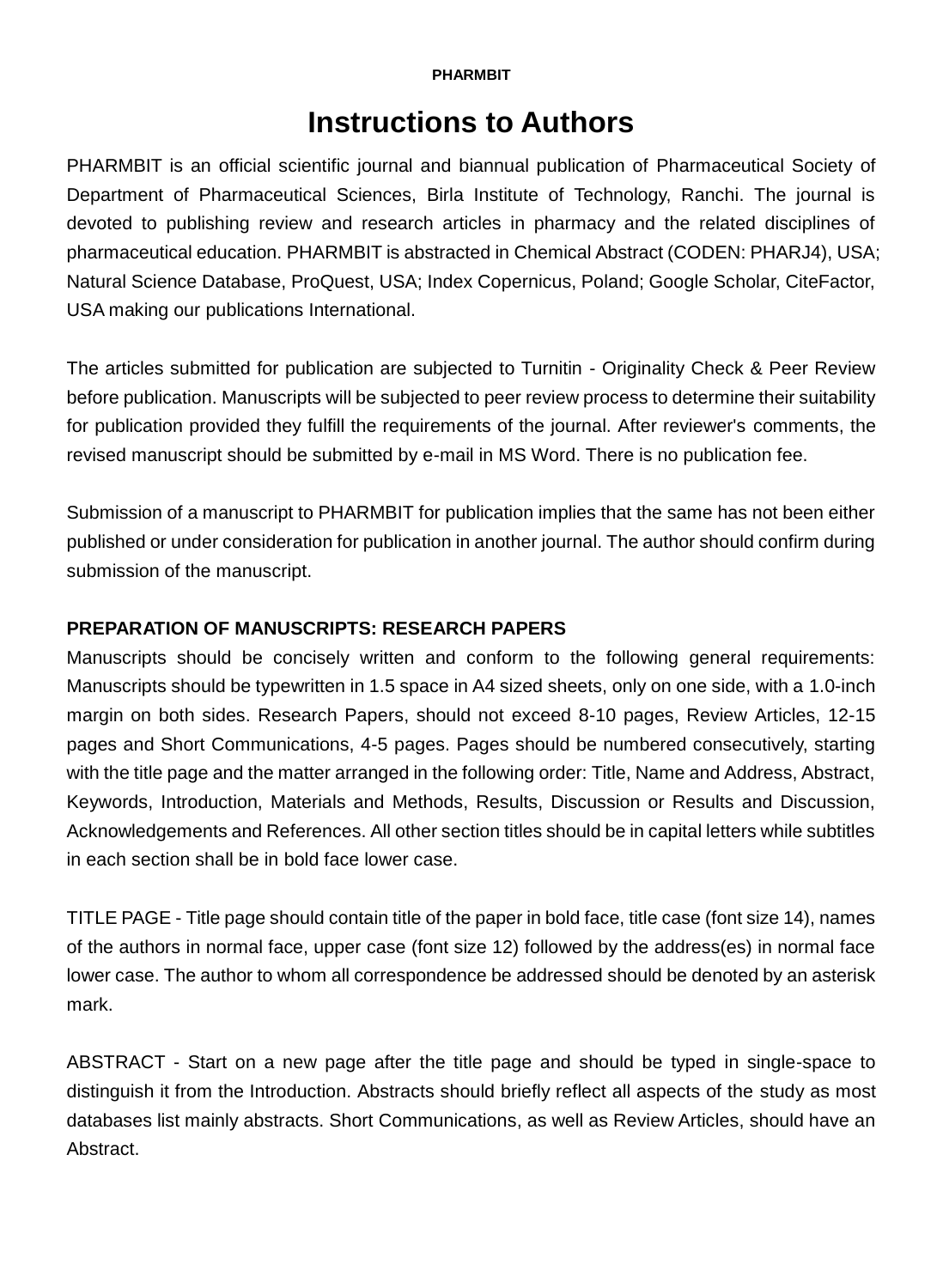#### **PHARMBIT**

KEYWORDS – 4 to 5 Keywords related to topic

INTRODUCTION - Start immediately after the Abstract, as the next paragraph, but should be typed in double-space. The Introduction should lead the reader to the importance of the study; tie-up published literature with the aims of the study and clearly states the rationale behind the investigation.

MATERIALS AND METHODS - Start as a continuation of introduction on the same page. All important materials used along with their source shall be mentioned.

RESULTS - All findings presented in tabular or graphical form shall be described in this section. The data should be statistically analyzed and the level of significance stated. Results section shall start after materials and methods section on the same page.

DISCUSSION - This section should follow results, deal with the interpretation of results, convey how they help increase current understanding of the problem and should be logical. Results and discussion of results can also be combined with one section, Results, and Discussion.

ACKNOWLEDGEMENTS - Should be given after the text and not in the form of footnotes.

REFERENCES - References should be numbered consecutively in the order in which they are first mentioned in the text (not in alphabetic order). Identify references in text, tables, and legends by Arabic numerals in superscript.

# *ARTICLES IN JOURNALS*

 KV Devi, RS Pai. Antiretrovirals: Need for an Effective Drug Delivery. Indian J Pharm Sci. 2006; 68:1-6.

# *BOOKS AND OTHER MONOGRAPHS*

- Personal author(s): Ringsven MK, Bond D. Gerontology, and leadership skills for nurses. 2nd ed. Albany (NY): Delmar Publishers; 1996.
- Editor(s), compiler(s) as author: Norman IJ, Redfern SJ, editors. Mental health cares for elderly people. New York: Churchill Livingstone; 1996.
- Chapter in a book: Phillips SJ, Whisnant JP. Hypertension and stroke. In: Laragh JH, Brenner BM, editors. Hypertension: pathophysiology, diagnosis, and management. 2 ed. New York: Raven Press; 1995. p. 465-78.

### ILLUSTRATIONS